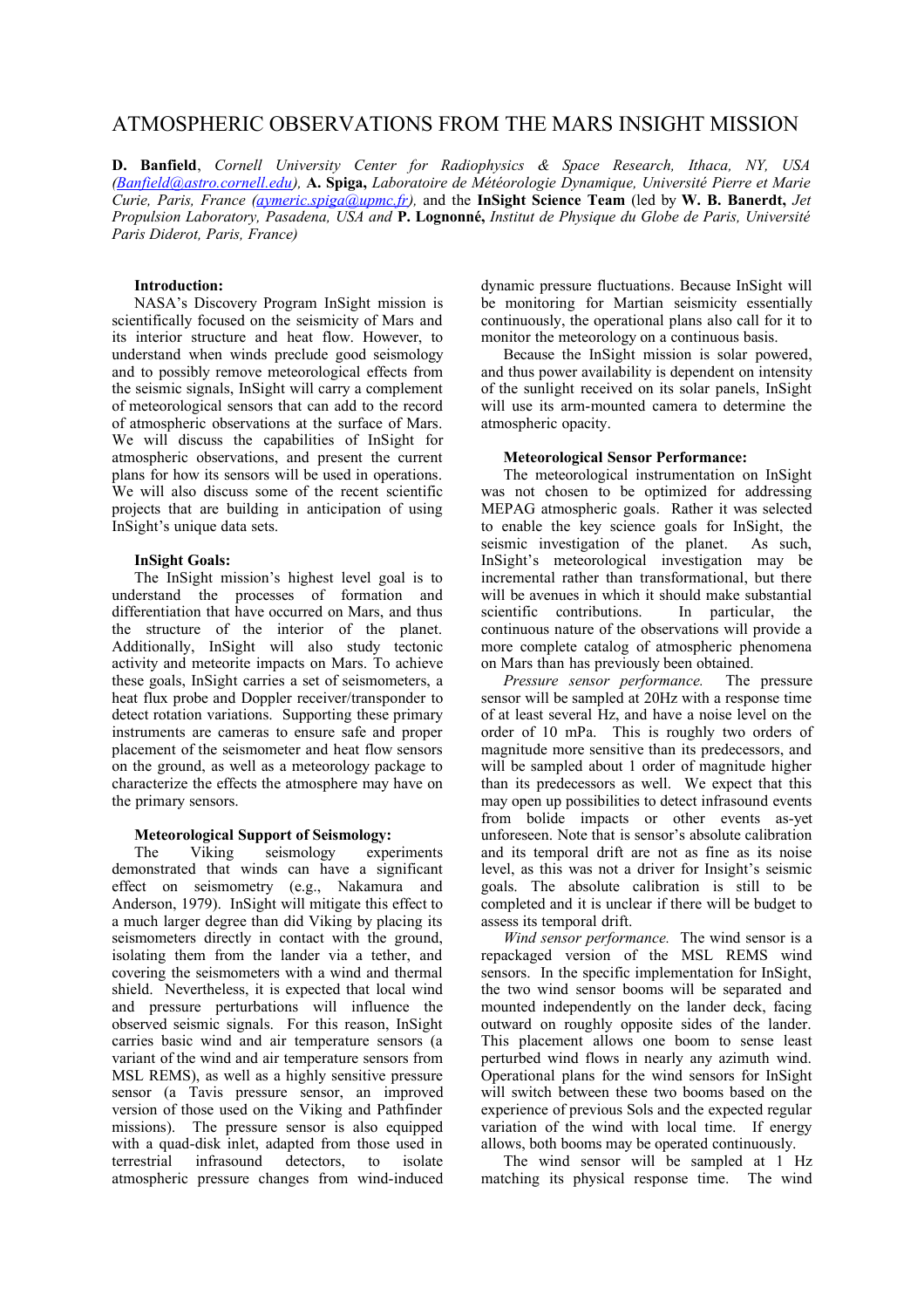sensor accuracy is about  $+/-40\%$  for winds  $\leq$ 3.5m/s, decreasing to  $+/-15%$  for stronger winds.

The air temperature sensor will be sampled at 1 Hz, but its physical response time is 30-90s. The sensor accuracy is 5K but measurements are recorded with a resolution of 0.1K.

*Optical Depth Measurements.* The armmounted camera is akin to a MER NAVCAM. The MER rovers have executed many sets of simultaneous standard "tau" observations, using the Pancam camera directly observing the sun through a solar filter) with so-called "InSight tau" observations, using the Navcam as it will be used on InSight to prove the technique and calibrate its performance. Performance is expected to yield optical depths to an accuracy of about 0.1, with a likely cadence of weekly or more infrequently.

*Entry, Descent, and Landing (EDL) Profiles* Profiling of the Mars atmosphere (density, temperature) using entry probe flight instrumentation (accelerometers, gyroscopes, cf. Van Hove and Karatekin, MAMO 2014) will be carried out – similarly to previous retrievals during lander and rover's EDLs. Given the Ls=295° season of landing, propitious to local or global dust storm activity, this new EDL profile will provide a crucial complement to the existing dataset obtained at clearer seasons.

#### **Meteorological Goals:**

With a nearly continuous data set of pressure, air temperature and wind speed and direction, InSight will be the most complete record of meteorological conditions at a Mars landing site. The possibility of identifying anomalous events (e.g., dust devils, bolides) is better with InSight than its predecessors due to its continuous observation capability and the sensitivity of its pressure sensor. This original event-driven approach, entailed by the main geophysical goals of the InSight mission – and the seimic measurements of possible marsquakes – will be complemented with Non-Event Meteorological Observations (NEMOs) to provide the community with meteorological datasets as extended as possible.

Surface changes induced by Aeolian processes will be detectable using the arm-mounted camera, and can be correlated to the continuously observed winds to yield a good understanding of the wind environment during the time when the Aeolian changes may occur.

Perspectives for atmospheric science with InSight with indirect measurements also include

– evaluating the Atmospheric Angular Momentum from the Rotation and Interior Structure Experiment (RISE),

– detecting acoustic and gravity wave events with APSS and SEIS,

– obtaining turbulent spectra for winds (and the daily cycle thereof) with APSS and SEIS

– retrieving a cloud climatology with the cameras on board InSight

– estimating surface layer gradients with a

combination of TWINS and HP3rad measurements At the time of writing, the feasibility of those indirect measurements is still yet to be determined.

We cannot fully anticipate what the meteorological investigations on InSight will reveal. The continuous data set may turn up new (rare) phenomena, or characterize expected ones in greater detail. The much greater sensitivity of the pressure sensor may reveal a wealth of infrasound sources, for which we are preparing to analyze. The observational strategy for meteorological data taking on InSight is designed with the possibility of serendipity and the unexpected in mind.

#### **Published Science Activities: Atmospheric Science with InSight seismometers**

Three studies submitted to the InSight special issue of *Space Science Reviews* discussed in details the links between atmospheric science and seismic investigation with InSight:

Kenda et al. (*submitted*) show, by combining a Sorrell formalism with atmospheric Large-Eddy Simulations (LES), that convective vortices (giving birth to dust devils when dust is lifted and transported in the vortex) cause pressure fluctuations leading to, through quasi-static surface deformation, detectable ground-tilt effects by the InSight SEIS VBB seismometers. High-frequency records exhibit a significant excitation corresponding to dust devil episodes : not only because of direct wind noise associated with the dust devil, but also because shallow surface waves arise from atmosphere-surface coupling. The latter phenomenon would allow for using dust devils as a passive source for seismic profiling down to a 50m depth. InSight / SEIS should be able to detect the signal from a convective vortex up to a distance of a few hundreds meters from the vortex, which shall allow for a more detailed investigation of the statistics of convective vortices than enabled by previous landers and rovers on the surface of Mars.

– Murdoch et al. ( *submitted* ) complement the study by Kenda et al. by adressing the elastic response in the ground as a result of all atmospheric pressure fluctuations associated with boundary-layer turbulence (not only convective vortices). They couple a Green function ground deformation model to the results of atmospheric LES (which is shown to yield results close to the Sorrells formalism). The dominant seismic signal caused by atmospheric fluctuations is the horizontal acceleration associated with the ground tilt (compared to the vertical acceleration, about an order of magnitude smaller, and the direct horizontal acceleration, about two orders of magnitude smaller). This seismic noise would be reduced in the presence at some shallow depth of a harder layer. The correlation between the seismic signal (as measured by SEIS) and the pressure signal (as measured by APSS) is found to be higher in windiest period because the seismic pressure noise reflects the atmospheric structure close to the InSight seismometer. Using the synthetic seismic noise derived from LES, Murdoch